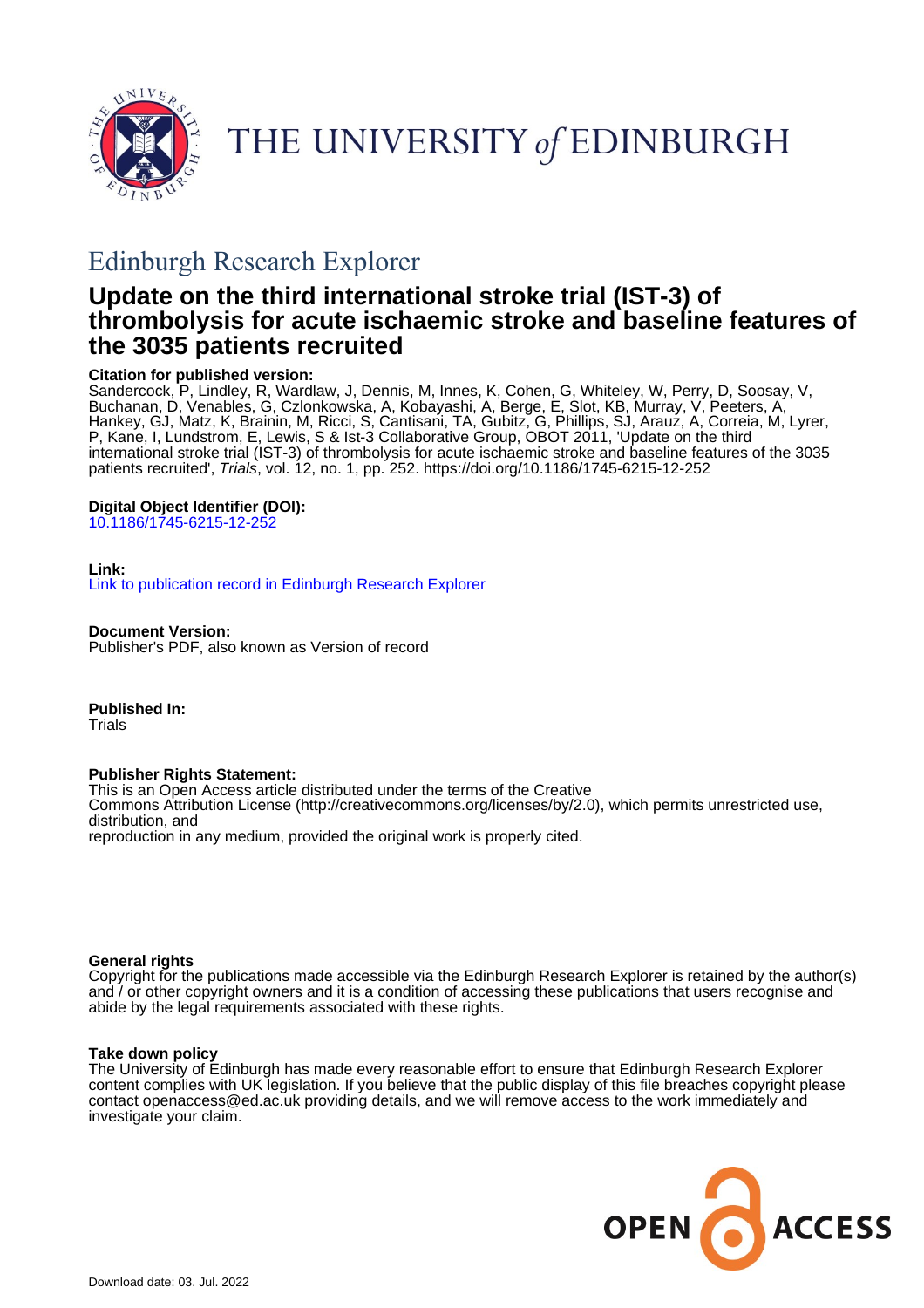



# Update on the third international stroke trial (IST-3) of thrombolysis for acute ischaemic stroke and baseline features of the 3035 patients recruited

Sandercock et al.

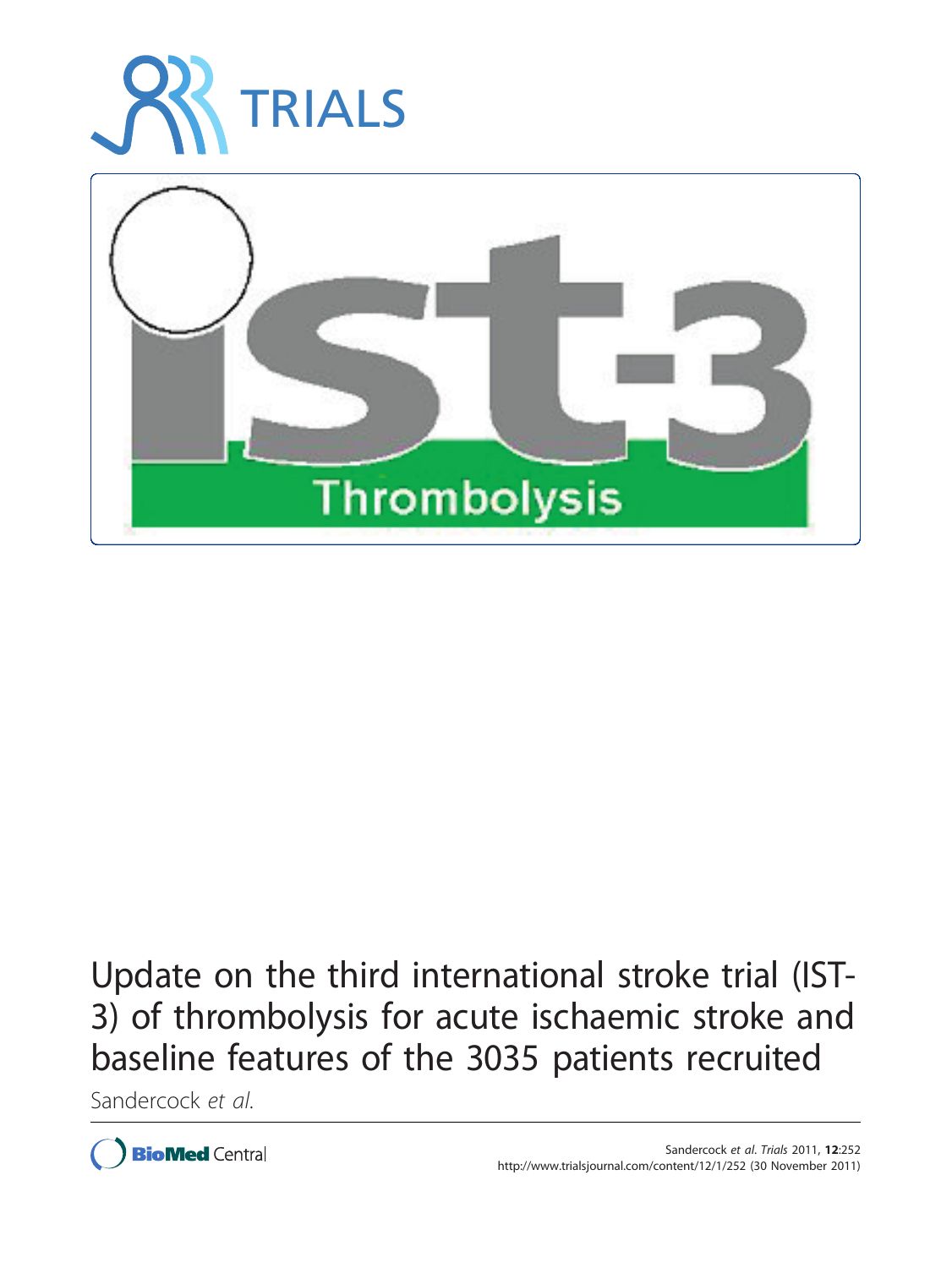



**UPDATE CONSERVATION CONSERVATION CONSERVATION CONSERVATION CONSERVATION CONSERVATION CONSERVATION CONSERVATION** 

# Update on the third international stroke trial (IST-3) of thrombolysis for acute ischaemic stroke and baseline features of the 3035 patients recruited

Peter Sandercock<sup>1\*</sup>, Richard Lindley<sup>2</sup>, Joanna Wardlaw<sup>1</sup>, Martin Dennis<sup>1</sup>, Karen Innes<sup>1</sup>, Geoff Cohen<sup>1</sup>, Will Whiteley<sup>1</sup> , David Perry<sup>1</sup>, Vera Soosay<sup>1</sup>, David Buchanan<sup>1</sup>, Graham Venables<sup>3</sup>, Anna Czlonkowska<sup>4</sup>, Adam Kobayashi<sup>4</sup>, Eivind Berge<sup>5</sup> .<br>. Karsten Bruins Slot<sup>5</sup>, Veronica Murray<sup>6</sup>, Andre Peeters<sup>7</sup>, Graeme J Hankey<sup>8</sup>, Karl Matz<sup>9</sup>, Michael Brainin<sup>9</sup>, Stefano Ricci<sup>10</sup>, Teresa A Cantisani<sup>11</sup>, Gordon Gubitz<sup>12</sup>, Stephen J Phillips<sup>12</sup>, Arauz Antonio<sup>13</sup>, Manuel Correia<sup>14</sup>, Phillippe Lyrer<sup>15</sup>, Ingrid Kane<sup>16</sup>, Erik Lundstrom<sup>17</sup> and the IST-3 collaborative group

#### Abstract

**Background:** Intravenous recombinant tissue plasminogen activator (rtPA) is approved in Europe for use in patients with acute ischaemic stroke who meet strictly defined criteria. IST-3 sought to improve the external validity and precision of the estimates of the overall treatment effects (efficacy and safety) of rtPA in acute ischaemic stroke, and to determine whether a wider range of patients might benefit.

Design: International, multi-centre, prospective, randomized, open, blinded endpoint (PROBE) trial of intravenous rtPA in acute ischaemic stroke. Suitable patients had to be assessed and able to start treatment within 6 hours of developing symptoms, and brain imaging must have excluded intracranial haemorrhage and stroke mimics.

Results: The initial pilot phase was double blind and then, on 01/08/2003, changed to an open design. Recruitment began on 05/05/2000 and closed on 31/07/2011, by which time 3035 patients had been included, only 61 (2%) of whom met the criteria for the 2003 European approval for thrombolysis. 1617 patients were aged over 80 years at trial entry. The analysis plan will be finalised, without reference to the unblinded data, and published before the trial data are unblinded in early 2012. The main trial results will be presented at the European Stroke Conference in Lisbon in May 2012 with the aim to publish simultaneously in a peer-reviewed journal. The trial result will be presented in the context of an updated Cochrane systematic review. We also intend to include the trial data in an individual patient data meta-analysis of all the relevant randomised trials.

Conclusion: The data from the trial will: improve the external validity and precision of the estimates of the overall treatment effects (efficacy and safety) of iv rtPA in acute ischaemic stroke; provide: new evidence on the balance of risk and benefit of intravenous rtPA among types of patients who do not clearly meet the terms of the current EU approval; and, provide the first large-scale randomised evidence on effects in patients over 80, an age group which had largely been excluded from previous acute stroke trials.

Trial registration: [ISRCTN25765518](http://www.controlled-trials.com/ISRCTN25765518)

<sup>&</sup>lt;sup>1</sup>The IST-3 Co-ordinating Centre, Neurosciences Trial Unit, Bramwell Dott Building, Western General Hospital, Crewe Road, Edinburgh EH4 2XU, UK Full list of author information is available at the end of the article



© 2011 Sandercock et al; licensee BioMed Central Ltd. This is an Open Access article distributed under the terms of the Creative Commons Attribution License [\(http://creativecommons.org/licenses/by/2.0](http://creativecommons.org/licenses/by/2.0)), which permits unrestricted use, distribution, and reproduction in any medium, provided the original work is properly cited.

<sup>\*</sup> Correspondence: [Peter.Sandercock@ed.ac.uk](mailto:Peter.Sandercock@ed.ac.uk)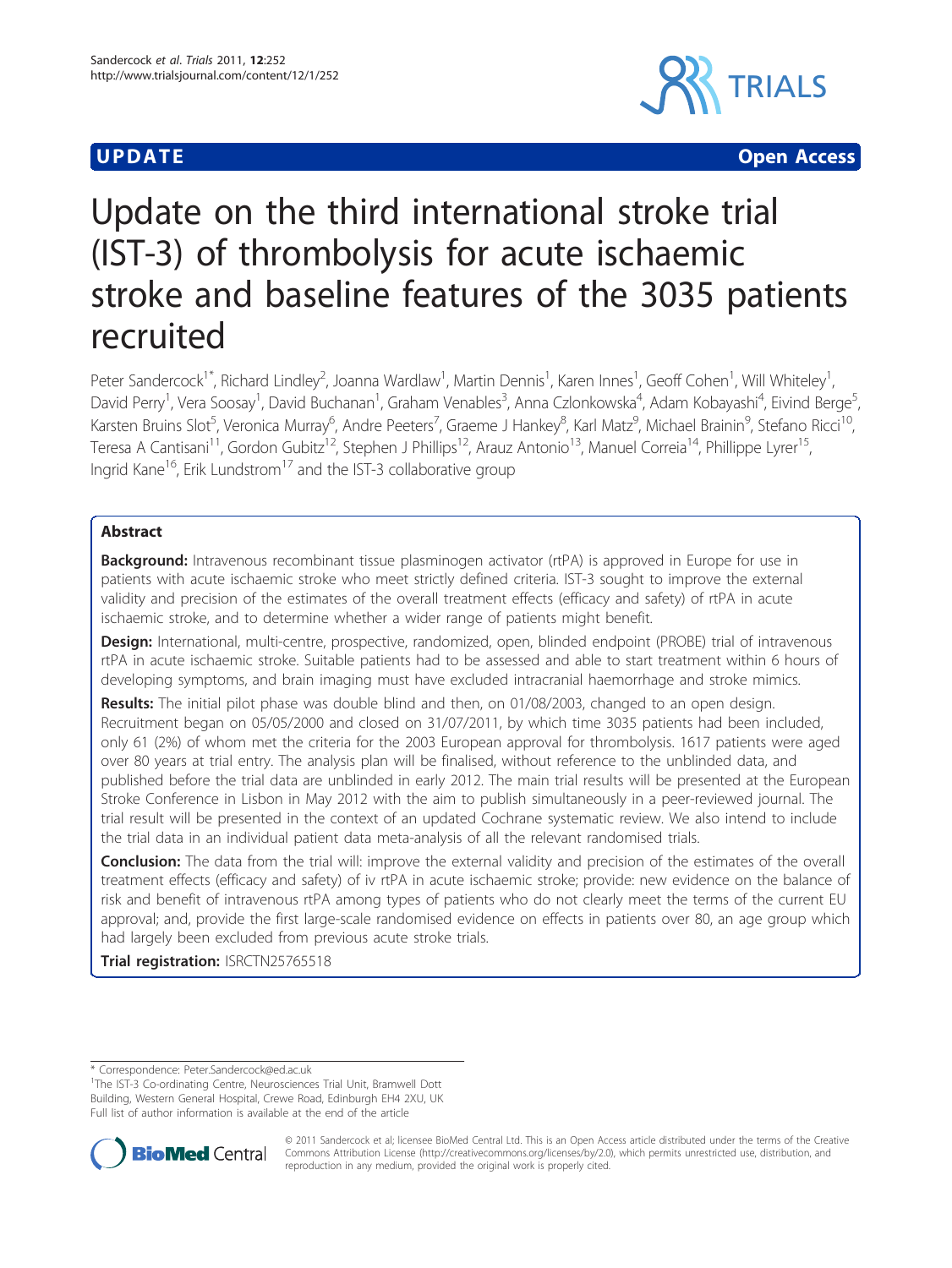#### Progress with the study and modifications to the desian

Planning for the third international stroke trial (IST-3) of thrombolysis for acute ischaemic stroke with intravenous recombinant tissue plasminogen activator (rtPA) began in 1998. At its outset in 2000, the trial was planned as a pragmatic trial which sought to improve the external validity and precision of the estimates of the overall treatment effects (efficacy and safety) of rtPA in acute ischaemic stroke and to determine whether a wider variety of patients than previously thought might benefit from this treatment. After the drug was approved for use in Europe in 2003, the flexible trial eligibility criteria enabled us to continue recruiting patients who did not clearly meet all the criteria set out in the provisional European licence for the drug. With these changes and the need to comply with the increasingly burdensome requirements of research regulation in Europe, some aspects of the trial protocol and its practical procedures have inevitably had to change over the 12 year course of the study. The initial pilot phase of the study, funded by the UK Stroke Association, had a double-blind design, for which Boehringer Ingelheim provided a supply of drug and matching placebo. However, Boehringer Ingelheim did not wish to provide further drug supplies for the expansion phase, funded by The UK Health Foundation, and hence the design of this phase of the study was modified. With appropriate ethical approval, the expansion phase was designed as a prospective, randomised, open blinded endpoint (PROBE) trial and the first patient was recruited in this phase on 1st August 2003. The main phase of the trial was awarded funding by the UK Medical Research Council and began on  $1<sup>st</sup>$  April 2005. The protocol for the MRC phase of the trial was published in Trials[[1\]](#page-10-0).. At each stage, relevant amendments were made to the protocol, and consolidated in an updated protocol (version 1.93) which was approved by appropriate authorities and published on the trial website [http://www.ist3.](http://www.ist3.com) [com](http://www.ist3.com) (additional data file [1](#page-8-0)). When advanced imaging techniques became more widely available in the participating centres, the study group developed a nested imaging study evaluating the role of CT and MR perfusion and angiography (CTP/CTA/MRP/MRA) in patients with acute ischaemic stroke. The cost-effectiveness of thrombolysis is being investigated in a sub-study in the Scandinavian region cohort.

#### Sample size/recruitment target

In our 2004 application to the MRC for funding of the main phase of the trial we stated: 'Assuming the same event rate as observed in the feasibility phases, the trial could very reliably detect an absolute difference of 10% in the proportion of patients dead or dependent at 6 months after treatment. With a sample size of 6000 patients, the trial would have > 99.9% power to detect such a difference (alpha = 0.001) and sufficient power to permit reliable analyses of the pre-specified subgroups. A trial of this size could detect a smaller, but still clinically worthwhile net benefit of as little as a 3% absolute difference in the primary outcome  $(80\%$  power, at alpha = 0.05).' The application to the MRC for funding was successful, but by the time the grant was activated, two major changes to research regulation came into force: the European Clinical Trials Directive, the UK Clinical Trials Regulations 2004, and, shortly afterwards, the UK Research Governance Framework. These changes led to a large increase in the time taken to recruit and activate new centres and hence significantly reduced the rate of increase in patient recruitment. By 2007, it was clear that the various factors that had delayed recruitment meant that the original target of 6000 was no longer feasible, and we applied for approval to amend the recruitment target and for additional funding to extend the period of recruitment to mid 2011. These changes were summarised in version 1.93 of the protocol (additional document 1) as follows: "If 3500 patients were recruited, the trial could detect a 4% absolute difference in the primary outcome. A sample size of 1000 patients could detect a 7% absolute difference in the primary outcome, which is consistent with the effect size among patients randomised within 3 hours of stroke in the Cochrane review. Amendment in the light of recruitment by 2007:. The Medical Research Council... awarded an extension to funding to permit recruitment to continue until mid 2011, with a revised recruitment target of 3100 which would yield 80% power to detect an absolute difference of 4.7% in the primary outcome.'

#### Recruitment

The pilot (double blind) phase of the trial began when the first patient was randomised on  $5<sup>th</sup>$  May 2000; sixteen centres enrolled patients. Recruitment continued without interruption into the open expansion phase (first patient in this phase was randomised on  $1<sup>st</sup>$  August 2003). In April 2005, recruitment continued with the start of the MRC funded main phase. The independent Data Monitoring Committee (DMC) met regularly throughout the trial, in strict confidence, to review the accumulating trial data and any other relevant external data. Their terms of reference were set out in the protocol, and in the light of the evidence available, the DMC did not recommend any change to the protocol or to recruitment into the study. The trial closed to recruitment on  $31<sup>st</sup>$  July 2011, with a total of 3035 patients from 156 hospitals in 12 countries (Table [1\)](#page-4-0).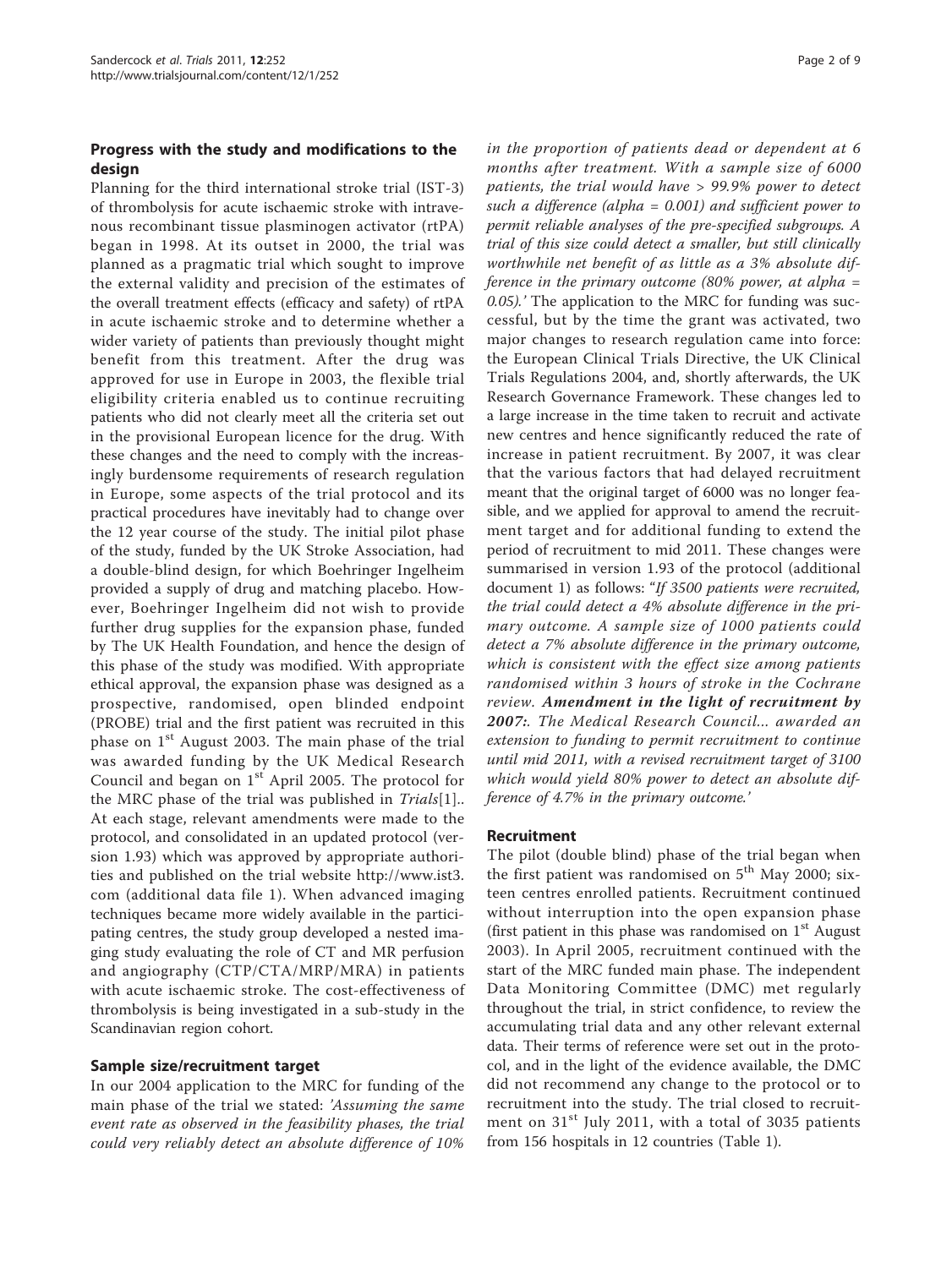<span id="page-4-0"></span>Table 1 Recruitment: number of centres and patients in each country

|             | No. of centres | No. of patients | $\%$  |
|-------------|----------------|-----------------|-------|
| UK          | 75             | 1447            | 47.7% |
| Poland      | 9              | 347             | 11.4% |
| Italy       | 21             | 326             | 10.7% |
| Sweden      | 18             | 297             | 9.8%  |
| Norway      | 11             | 204             | 6.7%  |
| Australia   | 10             | 179             | 5.9%  |
| Portugal    | 4              | 82              | 2.7%  |
| Belgium     | 1              | 73              | 2.4%  |
| Austria     | 3              | 46              | 1.5%  |
| Switzerland | $\mathfrak{D}$ | 23              | 0.8%  |
| Canada      | 1              | 8               | 0.3%  |
| Mexico      | 1              | 3               | 0.1%  |
| Total       | 156            | 3035            | 100%  |

#### **Eligibility**

The eligibility criteria are set out in full in the protocol, but can be summarised in terms of the 'uncertainty principle'[[2-4](#page-10-0)]. As this was a pragmatic trial, conducted in the ';real world'[\[5](#page-10-0)], in order to ensure a wide variety of patients were included, inclusion and exclusion criteria were kept simple [\[6](#page-10-0)]. Patients were eligible if: they had symptoms and signs of clinically definite acute stroke; the time of stroke onset was known; treatment could be started within six hours of this onset; and, CT or MRI brain scanning had reliably excluded both intracranial haemorrhage and structural brain lesions which could mimic stroke (e.g cerebral tumour). In addition, if the patient had a clear indication for intravenous thrombolysis with rtPA, they were to be treated in accordance with local guidelines. Equally, if the patient had a clear contraindication to treatment they were not to be entered in the trial. Only if both the clinician and the patient (or a relevant proxy for the patient) felt that the treatment was 'promising but unproven', could the patient be included in the trial after appropriate informed consent. In order to comply with local regulatory and ethical requirements, the form of the consent procedure applied varied somewhat between countries and between centres within each country. Details of the type of consent process applied will be reported separately.

#### Baseline data collection and method of treatment allocation

After informed consent had been obtained, the clinician used either a voice-activated telephone or a secure webbased randomisation system to enter a patient in the study. The systems recorded and checked the baseline characteristics of the patients and allocated the treatment only after all baseline data had been entered and

passed range and consistency checks. We used a minimisation program to achieve optimum balance for key prognostic factors (see Table [2](#page-5-0)a), and from January 2006, the minimisation algorithm was additionally stratified by world region and minimised on everything else within world region. Because simple minimisation within centres can lead to alternation of treatment allocation and thus potential loss of allocation concealment, our system also incorporated a degree of random allocation. Patients were allocated to the treatment group that would minimise the difference between the groups with a probability of 0.80. For 244 patients in the initial phase of the trial, the National Institutes of Health Stroke Score (NIHSS) was not measured directly, but was retrospectively estimated by an algorithm (derived from subsequent patients in the trial based on baseline clinical characteristics). In the initial double-blind phase, the clinician was informed of the treatment allocation in the form of a treatment pack number (which might contain active drug or matching placebo). In the open phase, the investigator was informed of the patient's treatment allocation (either thrombolysis with 0.9 mg/kg i.v. rtPA or control). In both phases, the randomisation system informed the local clinician of the dose (of drug or placebo in the double blind phase, or of the drug dose amongst those allocated thrombolysis in the open phase) to be given as a bolus and as infusion, and the patient's unique trial ID number.

#### Baseline characteristics of patients

The characteristics of the patients recorded at baseline are shown, for both treatment groups combined, in Tables [2](#page-5-0)a and [3](#page-6-0) (2b). Patients recruited within 1-2 hours of onset were statistically significantly ( $p < 0.0001$ ) more likely to have a more severe neurological deficit than those recruited at later time points after onset (Figure [1](#page-7-0)). Similarly, patients recruited at earlier time points were statistically significantly older than those recruited later  $(p < 0.0001)$  (Figure [2](#page-7-0)). Additionally, the proportion of patients with a visible ischaemic lesion on the baseline imaging rose with time (data not shown).

#### Baseline characteristics of the patients in the context of the prevailing evidence

The baseline characteristics of the patients recruited into the study changed over the course of the study as clinician's uncertainties about which types of patients should be treated changed. These changes arose from appreciation of the accumulating evidence from randomised controlled trials and consequent changes in the European Licence and clinical guidelines. At the start of the trial in 2000, rtPA was approved for use in the USA and Canada, but was not approved for use in Europe. In 2003, the European Medicines Agency granted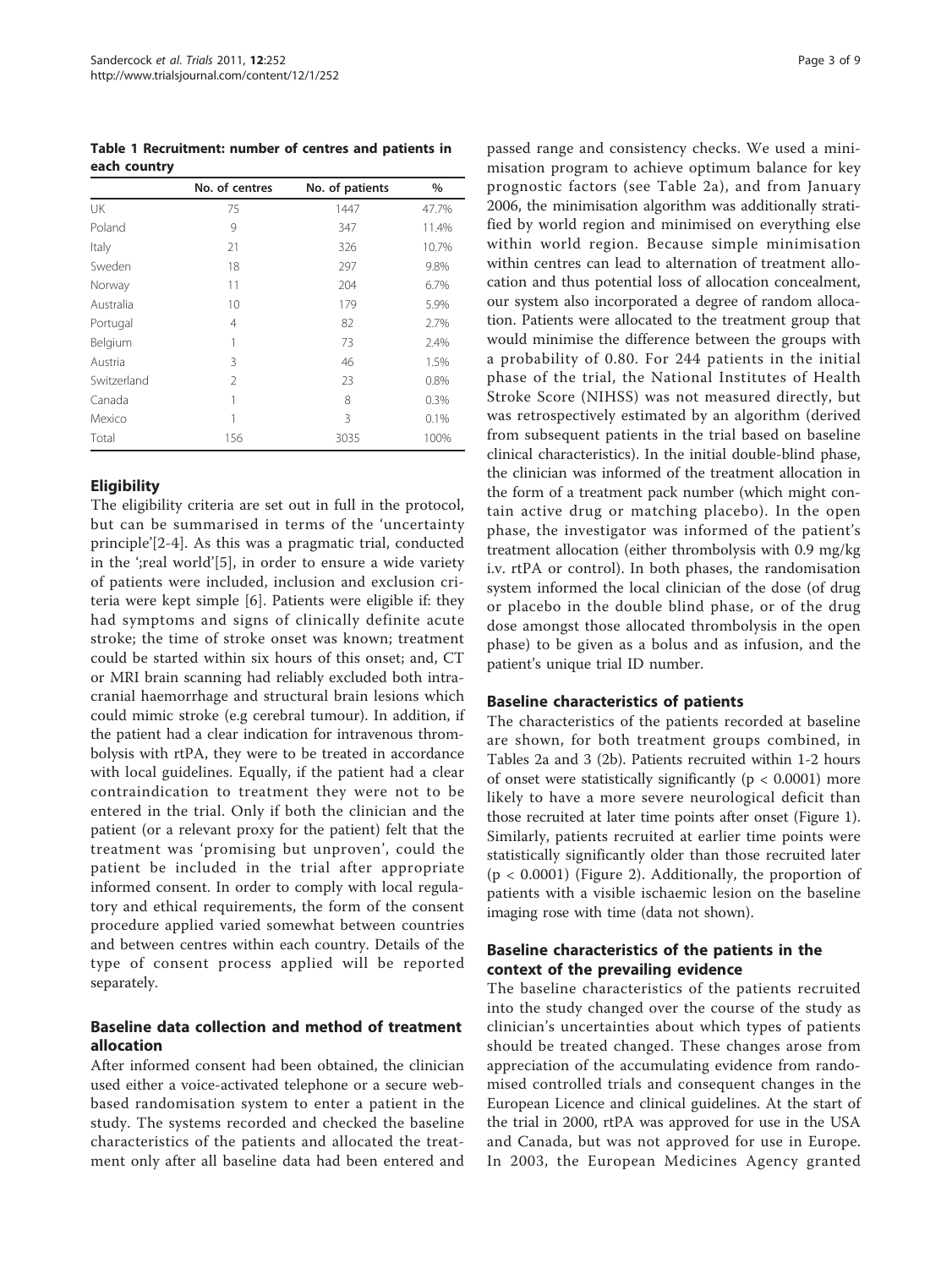#### <span id="page-5-0"></span>Table 2a Clinical characteristics at randomisation used in the minimisation algorithm

|                                                               |                                               | No.            | (%)     |
|---------------------------------------------------------------|-----------------------------------------------|----------------|---------|
| Region <sup>1</sup>                                           | NW Europe (UK, Austria, Belgium, Switzerland) | 1589           | (52%)   |
|                                                               | Scandinavia (Norway, Sweden)                  | 501            | (17%)   |
|                                                               | Australasia                                   | 179            | (6%)    |
|                                                               | Southern Europe (Italy, Portugal)             | 408            | (13%)   |
|                                                               | Eastern Europe (Poland)                       | 347            | (11%)   |
|                                                               | Americas (Canada, Mexico)                     | 11             | $(0\%)$ |
| Sex                                                           | Female                                        | 1570           | (52%)   |
|                                                               | Male                                          | 1465           | (48%)   |
| Age                                                           | $<$ = 70 years                                | 697            | (23%)   |
|                                                               | > 70 years                                    | 2338           | (77%)   |
| Age (more detail)                                             | 18-50                                         | 127            | (4% )   |
|                                                               | 51-60                                         | 203            | (7%)    |
|                                                               | $61 - 70$                                     | 367            | (12%)   |
|                                                               | $71 - 80$                                     | 721            | (24%)   |
|                                                               | 81-90                                         | 1407           | (46%)   |
|                                                               | over 90                                       | 210            | (7%)    |
| NIHSS <sup>2</sup>                                            | $0$ to $5$                                    | 612            | (20%)   |
|                                                               | 6 to 10                                       | 852            | (28%)   |
|                                                               | 11 to 15                                      | 601            | (20%)   |
|                                                               | 16 to 20                                      | 542            | (18%)   |
|                                                               | 21 to 35                                      | 428            | (14%)   |
| Stroke syndrome                                               | Other                                         | 2703           | (89%)   |
|                                                               | Lacunar                                       | 332            | (11%)   |
| Delay in randomisation                                        | 0-3 hours                                     | 849            | (28%)   |
|                                                               | $> 3$ hours                                   | 2186           | (72%)   |
| Delay (more detail)                                           | 0-3 hours                                     | 849            | (28%)   |
|                                                               | 3-4.5 hours                                   | 1178           | (39%)   |
|                                                               | 4.5-6 hours                                   | 1007           | (33%)   |
|                                                               | $> 6$ hours <sup>3</sup>                      | $\overline{1}$ | $(0\%)$ |
| Antiplatelet agents $\langle$ = 48 hours before randomisation | Yes                                           | 1565           | (52%)   |
|                                                               | No                                            | 1470           | (48%)   |

1. From January 2006, the randomisation procedure has been stratified by world region and minimises on prognostic factors within world region, using a random element.

2. For 244 patients in initial phase of the trial, NIHSS was not measured directly, but it was subsequently approximated using an algorithm (derived from subsequent patients in the trial based on clinical characteristics that were measured at baseline).

3. Protocol violation

provisional approval for the use of rtPA for patients aged less than 80 years who could be treated within three hours (and who also met a number of other criteria). In 2008, when the ECASS-3 study reported evidence of benefit for treatment between 3-4.5 hours [\[7](#page-10-0)], guidelines in various European countries suggested that patients aged less than 80 years could benefit even if treated within 3-4.5 hours. We estimated the number of patients in the trial that would have met either the original 2003 approval criteria or the anticipated new 2011 criteria (modified in the light of the ECASS-3 data). If we defined 'meeting the 2003 approval' as: age < 80, delay from onset to randomisation < 3 hoyrs, NIHSS 6 - 25, SBP  $\langle$  = 185, DBP  $\langle$  = 110, 2.7  $\langle$  = glucose  $\langle$  = 22

and no history of the combination of prior stroke and diabetes mellitus, 61 patients (2%) met the criteria, and if all the same criteria were applied and the time window was extended to 4.5 hours, 350 (12.7%) met the criteria. This clearly demonstrates that the great majority of the patients in IST-3 fall outside the European approval criteria for rtPA., and hence the study will provide valuable new randomised information in many categories of patient - as well the elderly - who are currently not eligible for treatment.

#### Development of the statistical analysis plan

The statistical analysis plan is being finalised at present, without reference to the unblinded data, and will be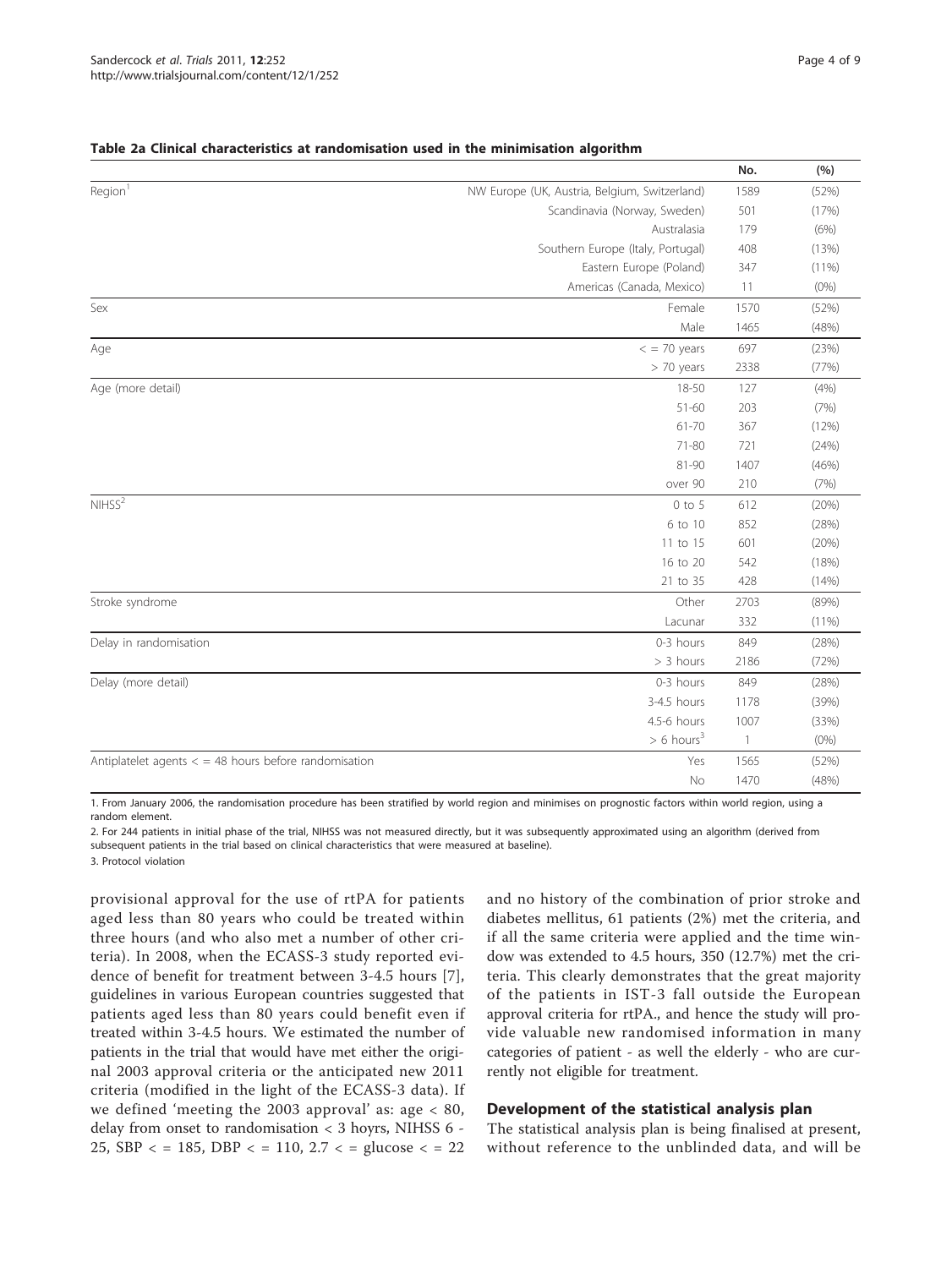|                                                              |                                              | No.              | (%)     |
|--------------------------------------------------------------|----------------------------------------------|------------------|---------|
| Cardiac rhythm                                               | Sinus rhythm, not AF                         | 2121             | (70%)   |
|                                                              | Atrial fibrillation                          | 914              | (30%)   |
| Systolic BP at randomisation                                 | $<$ = 140 mmHq                               | 897              | (30%)   |
|                                                              | 141 to 180 mmHg                              | 1738             | (57%)   |
|                                                              | $>180$ mmHq                                  | 400              | (13%)   |
|                                                              | median (interguartile range)                 | 155 (140, 170)   |         |
| Diastolic BP at randomisation                                | $<$ = 80 mmHq                                | 1537             | (51%)   |
|                                                              | 81 to 110 mmHq                               | 1420             | (47%)   |
|                                                              | $>110$ mmHq                                  | 78               | (3%)    |
|                                                              | median (interquartile range)                 | 80 (71, 91)      |         |
| Blood glucose <sup>1</sup>                                   | $<$ 3.5 mmol/l                               | 7                | $(0\%)$ |
|                                                              | $3.5-6$ mmol/l                               | 532              | (18%)   |
|                                                              | $6-8$ mmol/l                                 | 1654             | (54%)   |
|                                                              | $> 8$ mmol/l                                 | 559              | (18%)   |
|                                                              | not measured (old form)                      | 283              | (9% )   |
|                                                              | median (interquartile range)                 | $7.0$ (6.0, 8.0) |         |
| Probability of being alive and independent at 6 $m2$         | < 0.30                                       | 1383             | (46%)   |
|                                                              | > 0.30                                       | 1652             | (54%)   |
|                                                              | median (interguartile range)                 | 0.35(0.12, 0.59) |         |
| Recruited at a centre with pre-trial experience <sup>3</sup> | Centres without pre-trial experience         | 1891             | (62%)   |
|                                                              | Centre with pre-trial experience             | 1144             | (38%)   |
| Doctor's opinion of scan at randomisation                    | Normal                                       | 1792             | (59%)   |
|                                                              | Possible evidence of recent ischaemic change | 701              | (23%)   |
|                                                              | Definite evidence of recent ischaemic change | 542              | (18%)   |

#### <span id="page-6-0"></span>Table 2b Clinical characteristics at randomisation not used in minimisation algorithm, and recorded at randomisation

1. For the first 282 patients, glucose was not recorded. After patient 282, it was collected at randomisation. Glucose therefore was not available for those 282 patients

2. Probability calculated with a validated prognostic model from baseline data [\[14](#page-10-0)].

3. Pre-trial experience of thrombolysis is defined as having had a protocol for open label rtPA and had treated at least 3 people in the 12 months before joining the trial; 76 (49%) centres met this criterion.

published before the code is broken in early 2012. It will take account of external evidence on factors influencing prognosis and response to treatment, the baseline characteristics of patients entering the study and advances in statistical methodology [[8,9\]](#page-10-0). The SAP will define a small number of 'primary' subgroup analyses, and a larger number of exploratory secondary analyses [[8\]](#page-10-0). During the course of the trial, a number of novel approaches to the analysis of ordered functional outcome data in clinical trials of stroke treatment have been suggested to improve statistical power Statistical tests, which make use of the ordered nature of outcome data, such as ordinal logistic regression and 'shift analysis', may give more reliable results [[9\]](#page-10-0). However, the technique is not universally applicable and it is important that key underlying assumptions are met for the analyses to be valid [[10\]](#page-10-0). The Trial Steering Committee sought statistical advice, and because the underlying assumptions would not necessarily be met in the IST3 dataset, decided an ordinal analysis was not appropriate for the primary analysis of outcome. This decision was also consistent with all the previous trials of intravenous rtPA, none of which had adopted an ordinal approach for the primary analysis. However, an ordinal analysis has been included as one of the secondary exploratory analyses. The trends in Figures [1](#page-7-0) [&2](#page-7-0) demonstrate that the statistical analysis plan will also need to take account of these potentially confounding effects on the assessment of treatment effects overall and in subgroups.

#### Reporting of results by allocated treatment

The trial will be unblinded in early 2012 and the main trial results presented at the European Stroke Conference in Lisbon in May 2012 with the aim of publishing simultaneously in a peer-reviewed journal. The trial primary results will be presented in the context of an updated Cochrane systematic review of all the relevant randomised trials. The imaging sub-study CTP/CTA/ MRP/MRA results are due in early 2013. An individual patient data meta-analysis of all trials testing intravenous rtPA, including IST-3, is also being considered.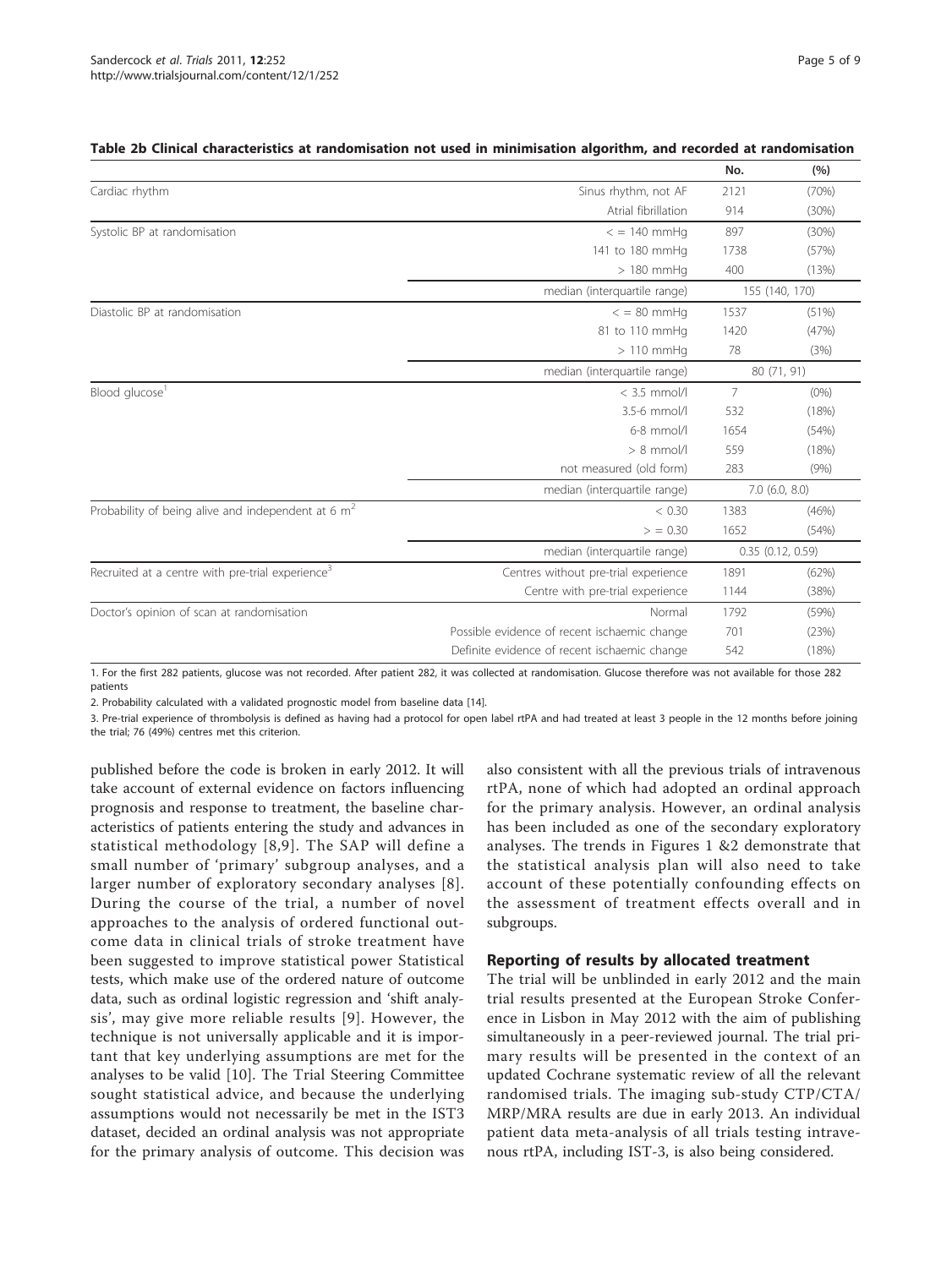<span id="page-7-0"></span>

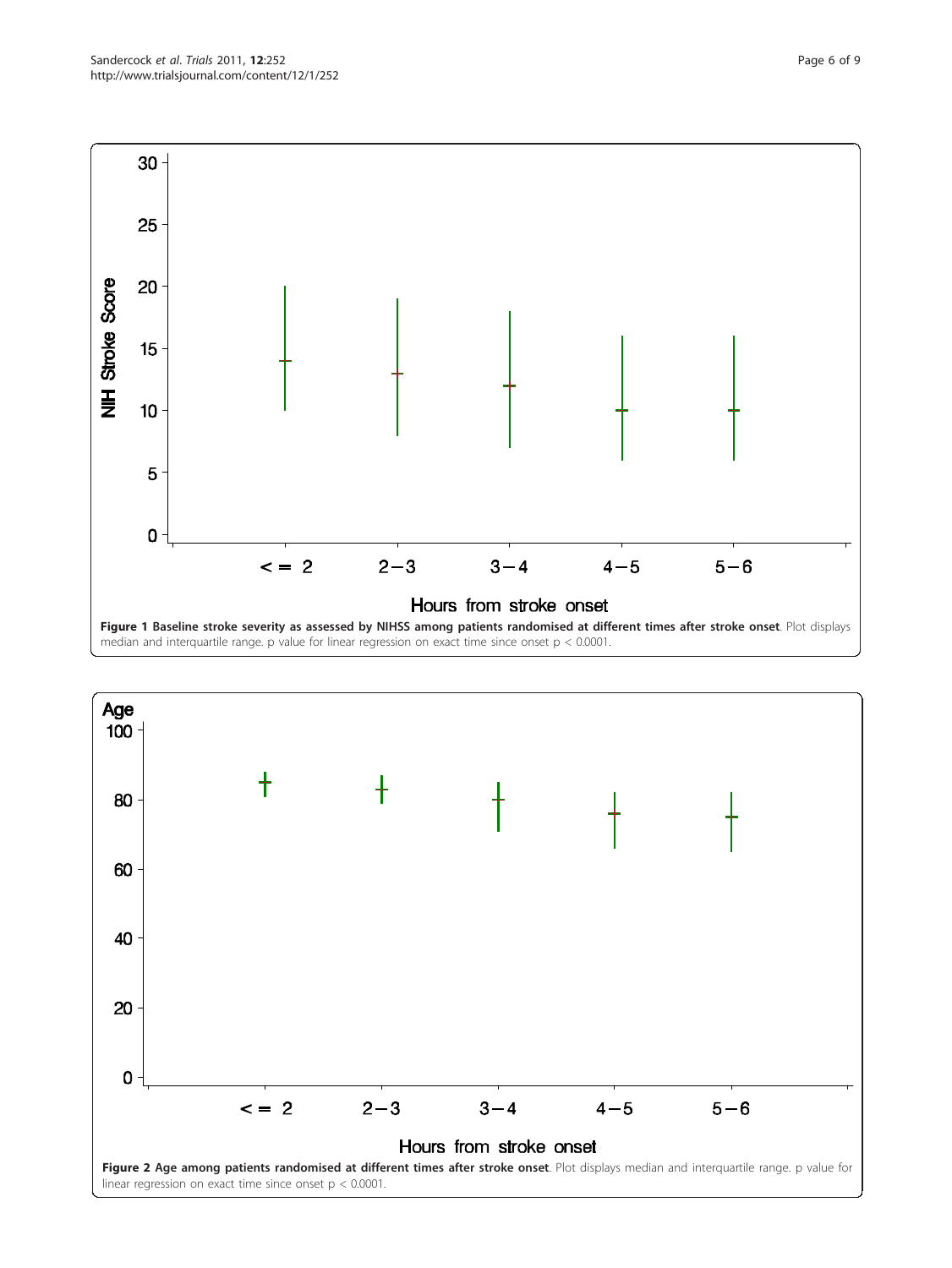#### <span id="page-8-0"></span>**Discussion**

With 3035 patients, IST-3 is the largest ever randomised trial of intravenous thrombolysis for the treatment of acute ischaemic stroke (the two largest previous trials each recruited exactly 800 patients [\[7](#page-10-0),[11\]](#page-10-0). At its outset in 2000, the trial sought to improve the external validity and precision of the estimates of the overall treatment effects (efficacy and safety) of rtPA in acute ischaemic stroke and to determine whether a wider variety of patients than previously thought might benefit from this treatment. With the approval of the treatment for specific types of patients, the trial was able to evaluate the effects of treatment in patients who did not precisely meet the existing European approval for the treatment; in other words, also sought to extend the criteria for treatment. At the start of the trial, when rtPA had not yet received approval from the European regulatory authorities, patients of all ages were recruited within 3 hours. After the provisional approval for the use of rtPA in Europe in 2003 for those patients aged less than 80 years who could be treated within three hours, participating clinicians generally opted to treat patients who met the conditions of the licence, and hence only recruited only those patients in IST3 that did not strictly meet the licence criteria. The elderly have been underrepresented in trials of treatments for acute stroke [\[12](#page-10-0)], especially thrombolysis with rtPA, where fewer than 100 patients aged over 80 years have been included in randomised trials of this treatment [[13\]](#page-10-0). IST-3 has included 1617 patients aged over 80, so will provide valuable randomised evidence on the balance of risk and benefit in this much under-researched, but increasingly important age-group [[12\]](#page-10-0). IST3 has shown that pragmatic trial designs with broad and flexible entry criteria can recruit large numbers of patients, even in the face of changing and burdensome regulatory regimes; the emergence of new data from other relevant trials and rapidly changing clinical practice.

#### Richard Lindley

Has received payment in his role as conference Scientific Committee member and for occasional lectures from Boehringer Ingelheim. He has attended national stroke meetings organised and funded by Boehringer Ingelheim.

#### Joanna Wardlaw

Reimbursement for reading CT scans for ECASS III from Boehringer Ingelheim; funding to department. Is the contact reviewer for the Cochrane systematic reviews of thrombolytic treatment for acute stroke. Is director of the Brain Research Imaging Centre for Scotland. This is located within the Department of Clinical Neurosciences at the University of Edinburgh. The

Centre houses a research magnetic resonance scanner which was funded by the UK Research Councils Joint Research Equipment Initiative, supplemented by grants and donations from various other sources including Novartis, Schering, GE and BI. These commercial sources contributed to the purchase of the scanner, but not the running costs or any individual studies. Has attended meetings held by Boehringer Ingelheim during the licencing of rtPA. She attended as an unpaid independent external adviser but was refunded her travel expenses and the time away from work. Has attended and spoken at national and international stroke meetings organised and funded by Boehringer Ingelheim for which she received honoraria and travel expenses. She is not on any speaker panels or panels of experts nor does she have any paid consultancies with pharmaceutical or imaging manufacturing companies.

#### Karsten Bruins Slot

Received an honorarium for a lecture from Boehringer Ingelheim and had costs for participating in scientific meetings reimbursed.

#### Gord Gubitz

Received honoraria and speaker fees from: Boehringer Ingelheim, Sanofi Synthlabo Aventis, Hoffman La Roche and Novo Nordisk.

#### Veronica Murray

Received an unrestricted educational grant for a meeting on thrombolysis in stroke at which IST-3 was discussed.

#### Graeme J. Hankey

No disclosures relating to thrombolysis.

#### Eivind Berge

Has received honoraria for lectures at meetings arranged by Boehringer Ingelheim, and reimbursement for costs for attending these meetings.

#### Additional material

[Additional file 1: I](http://www.biomedcentral.com/content/supplementary/1745-6215-12-252-S1.pdf)ST3 Protocol version 1\_93 30th March 09\_7 signed copy .pdf The current version of the trial protocol [Additional file 2: I](http://www.biomedcentral.com/content/supplementary/1745-6215-12-252-S2.doc)ST3 collabs list 141011. List of all collaborating centres and investigators with the number of patients recruited by each centre.

#### List of abbreviations

APPT: Activated Partial Thromboplastin Time; ATLANTIS: Alteplase Thrombolysis for Acute Noninterventional Therapy in Ischemic Stroke; BASC: Blood Pressure in Acute Stroke Collaboration; BP: Blood pressure; CT: Computed Tomography; CTA: CT angiography; CTP: CT perfusion; DICOM: Digital Imaging and Communications in Medicine standard; DMC: Data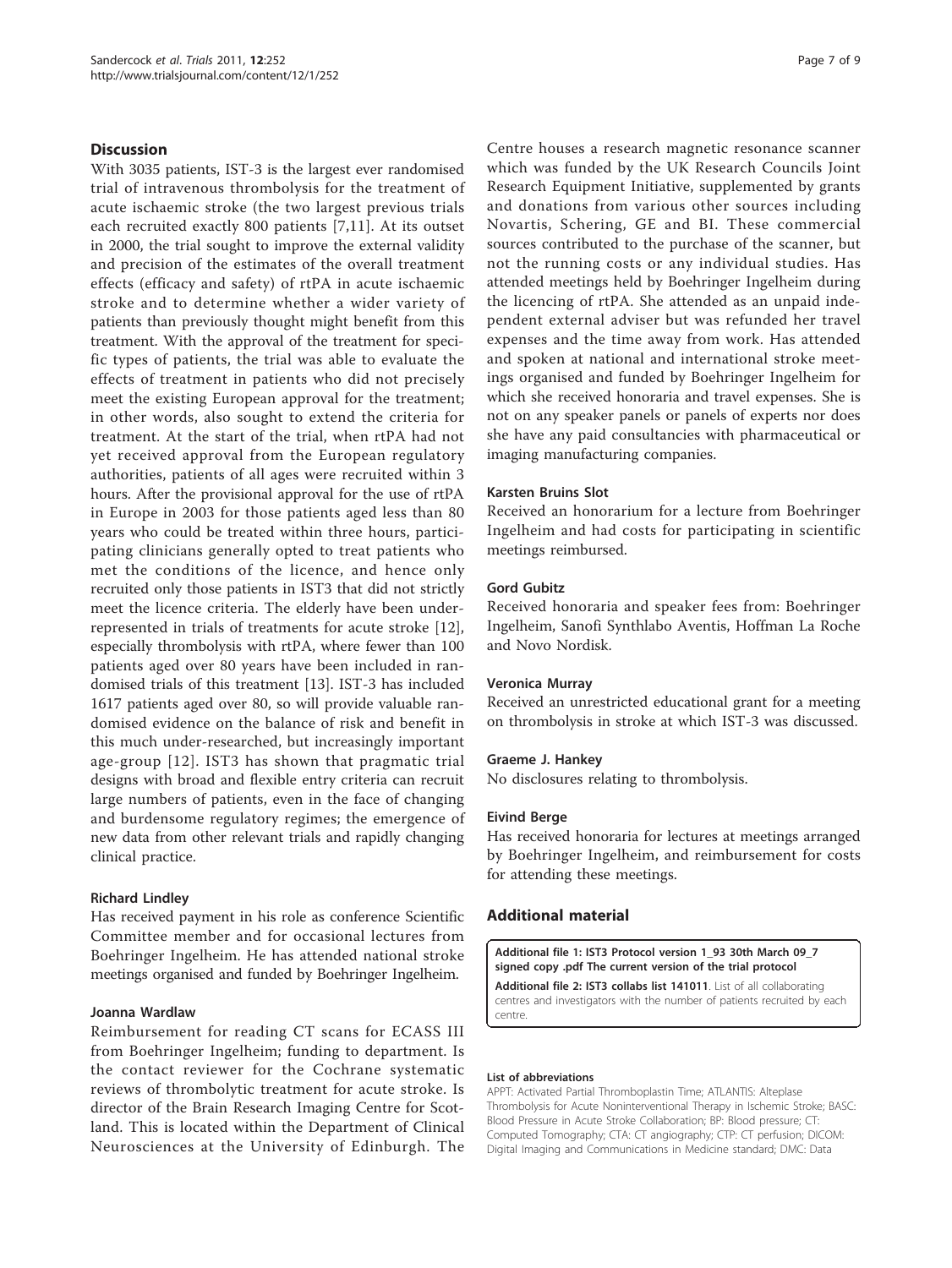Monitoring Committee; DWI: Diffusion Weighted Imaging; ECASS: European Cooperative Acute Stroke Study; EPITHET: Echoplanar Imaging Thrombolytic Evaluation Trial; HU: Hounsfield Units; ICH: International Committee for Harmonisation; ISH: International Society for Hypertension; IST-3: Third International Stroke Trial; JPEG: Joint Photographic Experts Group; MR: Magnetic Resonance; MRA: MR angiography; MRP: MR perfusion; MRC: Medical Research Council; MRI: Magnetic Resonance Imaging; NIHSS: National Institute of Health Stroke Score; NINDS: National Institute of Neurological Disorders and Stroke; PT: Prothrombin Time; OR: Odds Ratio; PROBE: Prospective randomised open blinded endpoint design; rtPA: recombinant tissue plasminogen activator; SUSAR: Suspected Unexpected Serious Adverse Reaction; TSC: Trial Steering Committee.

#### Acknowledgements

The IST-3 collaborative group wishes chiefly to acknowledge the support of all the patients who participated in the study, and the many individuals not specifically mentioned in the paper who have supported the study. IST-3 is an investigator led trial. The University of Edinburgh and the Lothian Health Board are co-sponsors. The start-up phase was supported by a grant from the Stroke Association, UK. The expansion phase was funded by The Health Foundation UK. The main phase of the trial is funded by: UK MRC and managed by NIHR on behalf of the MRC-NIHR partnership, The Research Council of Norway, AFA Insurances (Sweden), the Swedish Heart Lung Fund, The Foundation of Marianne and Marcus Wallenberg, Stockholm County Council and Karolinska Institute Joint ALF-project grants (Sweden), the Government of Poland, the Australian Heart Foundation, Australian NHMRC, the National Heart Foundation Australia, the Swiss National Research Foundation, the Swiss Heart Foundation, Foundation for health and cardio-/ neurovascular research, Basel, Switzerland and the Assessorato alla Sanita, Regione dell'Umbria. Drug and placebo for the 300 patients in the doubleblind component of the start-up phase were supplied by Boehringer-Ingelheim GMBh. IST-3 acknowledges the extensive support of the NIHR Stroke Research Network, NHS Research Scotland (NRS), through the Scottish Stroke Research Network, and the National Institute for Social Care and Health Research Clinical Research Centre (NISCHR CRC). The imaging work was undertaken at the Brain Imaging Research Centre [http://www.bric.ed.ac.](http://www.bric.ed.ac.uk) [uk,](http://www.bric.ed.ac.uk) a member of the SINAPSE collaboration<http://www.sinapse.ac.uk>, at the Division of Clinical Neurosciences, University of Edinburgh. SINAPSE is funded by the Scottish Funding Council (SFC) and the Chief Scientist Office of the Scottish Executive (CSO). Additional support was received from Chest Heart and Stroke Scotland, Desacc, University of Edinburgh, Danderyd Hospital R&D Department, Karolinska Institutet, the Dalhousie University Internal Medicine Research Fund. The study was designed, conducted, analysed and reported independently of all of the sponsors and funding agencies.

#### Trial Steering Committee

Independent Chairman, Professor Colin Baigent (university of Oxford), Professor David Chadwick, (Former Chairman, Retired)): University of Liverpool; Independent members: Dr Pippa Tyrrell (Manchester University), Professor Gordon Lowe (Glasgow University); Co-principal Investigators: Professor Peter Sandercock (Edinburgh University); Professor Richard Lindley (Professor of Geriatric Medicine, University of Sydney); Chief Investigator for Neuroradiology: Professor Joanna Wardlaw (Edinburgh University) Statistician: Geoff Cohen; Trial Manager: Ms Karen Innes. Heather Goodare: lay representative

#### CT reading panel

Joanna Wardlaw, Andrew Farrall, Rüdiger von Kummer, Lesley Cala, Anders von Heijne, Zoe Morris, Alessandro Adami, Andre Peeters, Gillian Potter, Nick Brady.

#### Data Monitoring Committee

Professor Rory Collins, Oxford University, UK (Chairman), Professor Philip Bath (Nottingham University), Professor Jan van Gijn (former member, now retired) (University of Utrecht, The Netherlands), Professor Richard Gray (University of Oxford), Professor Robert Hart (McMaster University, Canada), Professor Salim Yusuf (McMaster University, Canada).

Event Adjudication Committee

Keith Muir, Peter Sandercock, Richard Lindley

National Co-ordinators and Associate National Co-ordinators

Australia: Richard Lindley, Graeme J. Hankey. Austria: Karl Matz, Michael Brainin. Belgium: Andre Peeters. Canada: Gord Gubitz, Stephen Phillips. Italy: Stefano Ricci. Mexico: Antonio Arauz. Norway: Eivind Berge, Karsten Bruins Slot. Poland: Anna Czlonkowska, Adam Kobayashi. Portugal: Manuel Correia. Switzerland: Phillippe Lyrer. Sweden: Veronica Murray, Andreas Terent, Bo Norrving, Per Wester: UK: Graham Venables

Trial Coordinating Centre, Edinburgh

Karen Innes, Alison Clark, David Perry, Vera Soosay, David Buchanan, Sheila Grant, Eleni Sakka, Jonathan Drever, Pauli Hanley, Indee Herath, Ann Leigh Brown, Paul Chmielnik, Christopher Armit, Andrea Walton, Mischa Hautvast, Steff Lewis, Graeme Heron, Sylvia Odusanya, Pam Linksted, Ingrid Kane, Will Whiteley, Robin Sellar, Philip White, Peter Keston, Andrew Farrell, Zoe Morris, Hector Miranda. National Co-ordinating centres: Italy (up to September 2008) Maria Grazia Celani, Enrico Righetti (after September 2008) Silvia Cenciarelli, Tatiana Mazzoli Central Follow up for Italy: Teresa Anna Cantisani. Poland Jan Bembenek Sweden Eva Isaakson. Norway Eivind Berge, Karsten Bruins Slot.

Centres and countries

The list of participating centres and the collaborators at each site are listed in additional file [2.](#page-8-0)

#### Author details

<sup>1</sup>The IST-3 Co-ordinating Centre, Neurosciences Trial Unit, Bramwell Dott Building, Western General Hospital, Crewe Road, Edinburgh EH4 2XU, UK. <sup>2</sup>Discipline of Medicine, Sydney Medical School - Westmead and The George Institute for Global Health, University of Sydney, NSW 2006, Australia. <sup>3</sup>Neurology Department, Sheffield Teaching Hospitals NHS Foundation Trust Royal Hallamshire Hospital, Glossop Road, Sheffield S10 2JF. UK. <sup>4</sup>2<sup>nc</sup> Department of Neurology, Institute of Psychiatry and Neurology, Sobieskiego Str. 9, 02- 957 Warsaw, and Department of Experimental and Clinical Pharmacology, Medical University of Warsaw. Krakowskie Przedmiescie Str. 26/28, 00-927 Warsaw, Poland. <sup>5</sup> Department of Internal Medicine, Oslo University Hospital, Ullevål, Kirkeveien 166, NO-0407 Oslo, Norway. 6 Department of Clinical Sciences, Karolinska Institutet, Danderyd Hospital, SE-182 88 Stockholm, Sweden. <sup>7</sup>Service de neurologie, Cliniques universitaires Saint-Luc, Avenue Hippocrate 10, 1200 Bruxelles, Belgium. <sup>8</sup>Department of Neurology, Royal Perth Hospital, Wellington Street, GPO Box X2213, Perth, Western Australia, 6001, Australia. <sup>9</sup>Neurologische Abteilung, Landesklinikum Donauregion Tulln, Alter Ziegelweg 10, 3430 Tulln, Austria. <sup>10</sup>UO Neurologia, ASL 1, Ospedale, Via Engels, 06012 Citta' di Castello PG, Italy. <sup>11</sup>S C di Neurofisiopatologia, Azienda Ospedaliera di Perugia, Italy. <sup>12</sup>Division of Neurology, Dalhousie University and Queen Elizabeth II Health Sciences Centre, Halifax Infirmary, 1796 Summer Street, Halifax, Nova Scotia B3H 3A7, Canada. <sup>13</sup>Instituto Nacional de Neurologia, Insurgentes sur 3877, La Fama, 14269 Mexico DF, Mexico. <sup>14</sup>Neurology Department, Hospital Geral de Santo Antonio, Largo Prof Abel Salazar, 4050 Porto, Portugal. <sup>15</sup>Department of Neurology, University Hospital Basel, Petersgraben 4, CH-4031 Basel, Switzerland. <sup>16</sup>Stroke Unit, Royal Sussex County Hospital, Eastern Road, Brighton, East Sussex, BN2 5BE, UK. 17Neurology, Institute of Neuroscience, Uppsala University Hospital, Ing 85, 2 tr, SE-751 85 Uppsala, Sweden.

#### Authors' contributions

PS, RIL, JW, MD, KI designed the study and wrote the protocol, KI is the study coordinator, GC is the study statistician who prepared the analyses for this paper, DP, VS, DB and JW designed and built the computer software systems for image reading and trial data and image management. PS, RIL, MD, WW, GV, AC, AK, EB, KBS, VM, AP, GH, KM, MB, SR, GG, SP, AA, MC, PL, IK, EL recruited patients to the study, GV, AC, AK, EB, KBS, VM, AP, GH, KM, MB, SR, GG, SP, AA, MC, PL acted as National Coordinators, TC performed all the blinded follow-ups in Italy, WW assisted with follow-up of selected cases in the UK. PS drafted the manuscript and all authors commented on drafts and approved the final version

#### Competing interests

Peter Sandercock

Has received lecture fees (paid to the Department) and travel expenses from Boehringer Ingelheim for occasional lectures given at international conferences. He was a member of the Independent Data and Safety Monitoring Board (DSMB) of the RELY trial funded by Boehringer Ingelheim and received attendance fees and travel expenses for attending DSMB meetings (paid to the Department). He is not a member of the Speaker's Panel of any company.